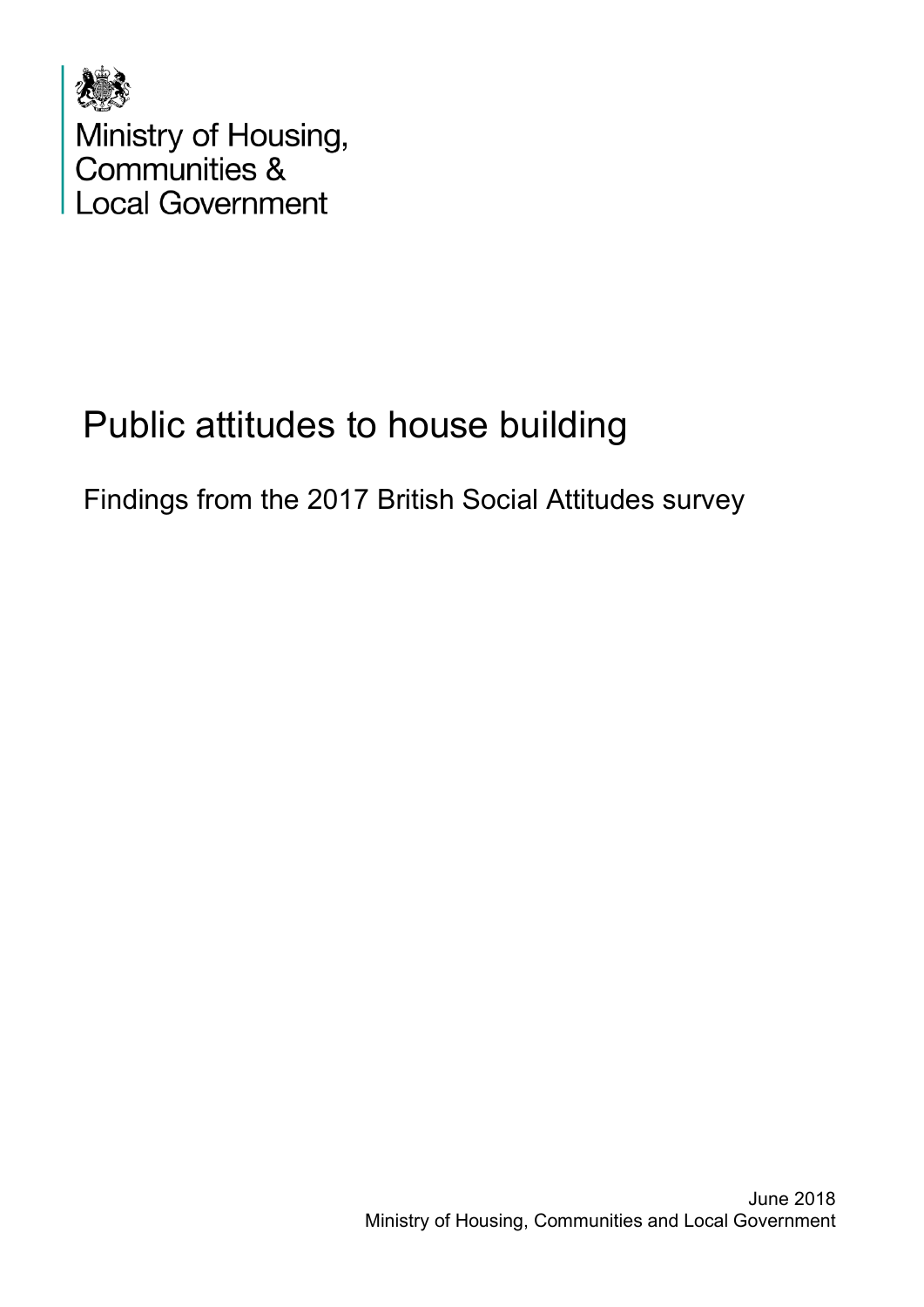

*© Crown copyright, 2018*

*Copyright in the typographical arrangement rests with the Crown.*

You may re-use this information (not including logos) free of charge in any format or medium, under the terms of the Open Government Licence. To view this licence visit <http://www.nationalarchives.gov.uk/doc/open-government-licence/version/3/>

This document/publication is also available on our website at [www.gov.uk/mhclg](http://www.gov.uk/mhclg)

If you have any enquiries regarding this document/publication, complete the form at <http://forms.communities.gov.uk/> or write to us at:

Ministry of Housing, Communities and Local Government Fry Building 2 Marsham Street London SW1P 4DF Telephone: 030 3444 0000

For all our latest news and updates follow us on Twitter:<https://twitter.com/mhclg>

June 2018

ISBN: 978-1-4098-5256-8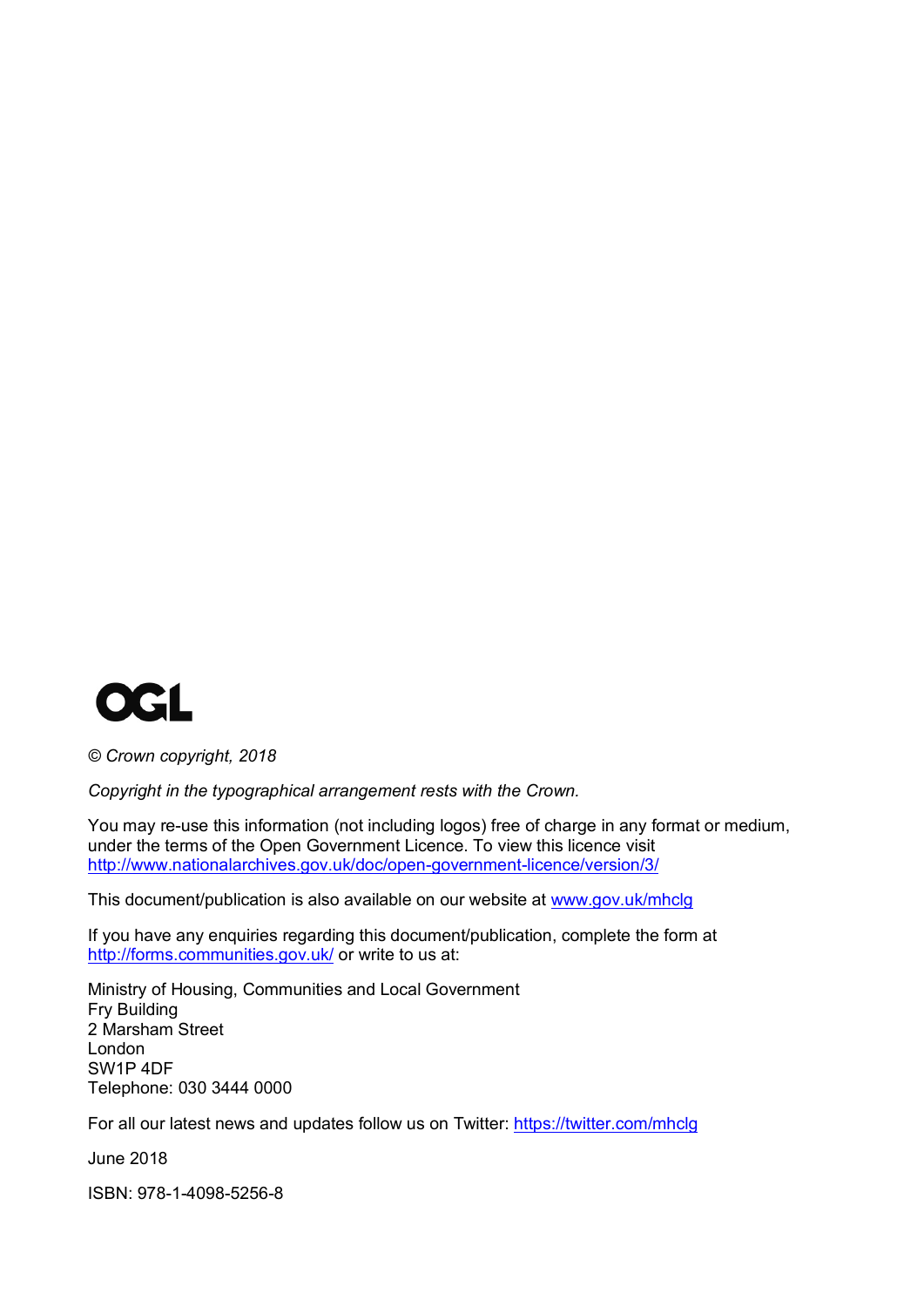# **Contents**

| <b>Key findings</b>                                    | $\boldsymbol{4}$ |
|--------------------------------------------------------|------------------|
| <b>Introduction</b>                                    | 5                |
| The British Social Attitudes survey                    | 5                |
| Housing modules                                        | 5                |
| <b>Survey findings</b>                                 | $\overline{7}$   |
| Opposition and support for new homes                   | $\overline{7}$   |
| Which advantages would influence support for new homes | 11               |
| Financial incentives for new homes                     | 14               |
| Responsibility for deciding where new homes are built  | 16               |
| Preferences for buying or renting                      | 18               |
| <b>Analysis</b>                                        | 19               |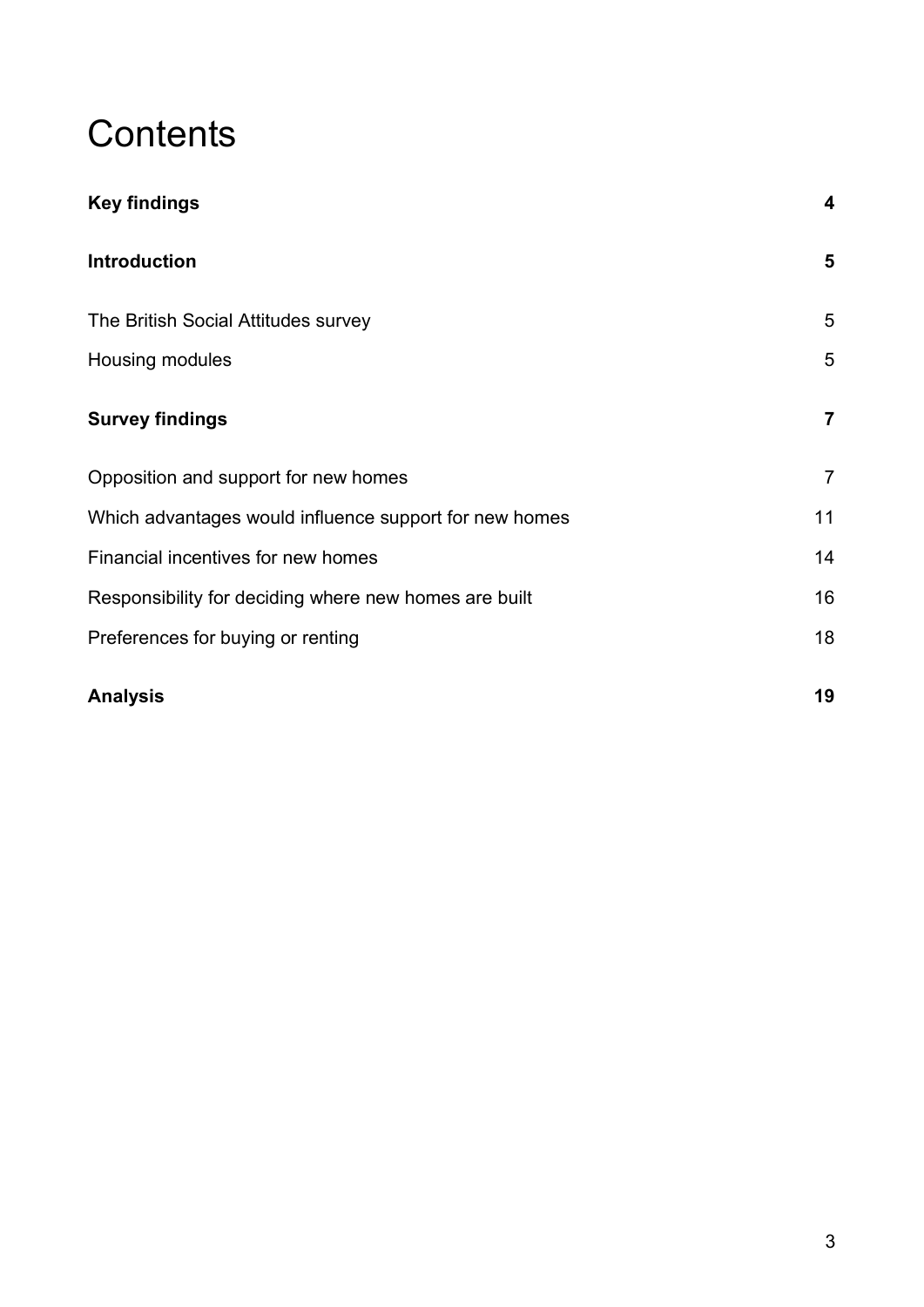# <span id="page-3-0"></span>Key findings

- In 2017, 55 per cent of people were supportive of new homes being built in their local area. This is consistent with the results from 2014 when 56 per cent of respondents were supportive, and shows that there has been an increase in support over time, up from 47 per cent in 2013 and 28 per cent in 2010.
- In 2017, 21 per cent of people were opposed to new homes being built in their local area. This is the same as in 2014, and less than the proportion of respondents who were opposed in 2013 (31 per cent) and 2010 (46 per cent).
- Net opposition, which is the percentage of those saying they are opposed minus those saying they are supportive, has reduced from 18 per cent in 2010 to -16 per cent in 2013 and to -34 per cent in both 2014 and 2017. This shows that in 2013, 2014 and 2017, the number of people supporting more homes being built in the local area was greater than the number opposing.
- In 2010, 5 per cent of respondents stated that they strongly supported more homes being built in their local area, this increased to 14 per cent in 2017.
- The strength of opposition to new homes decreased since 2010. In 2017, the proportion of respondents stating they would strongly oppose new homes being built in their local areas was 5 per cent, compared to 15 per cent in 2010.
- Those who were opposed to new homes or were neither supportive nor opposed were asked what would make them more supportive. Respondents most frequently selected 'More employment opportunities'; 'More medical facilities built or existing ones improved'; 'Transport links improved'; 'More schools built or improved'; More affordable homes to rent (from LA or HA); 'More green spaces/parks created or existing ones improved; and 'More homes for low cost home ownership/shared ownership'.
- Respondents were asked whether the provision of a cash payment for households who lived close to a proposed development would influence their support. The majority of respondents (65 per cent) stated that a cash payment would make no difference, 23 per cent said it would make them 'more supportive' or 'much more supportive' and 9 per cent stated the cash payment would make them 'more opposed' or 'much more opposed'.
- The survey also asked who should be responsible for deciding where new homes are built. Half of respondents (50 per cent) said local councils should be responsible and 41 per cent said local communities should decide where new homes are built.
- Respondents were asked to select whether they would choose to rent or buy if they had a free choice. The majority, 88 per cent, said they would choose to buy and 11 per cent would choose to rent. This figure has changed little in the last thirty years.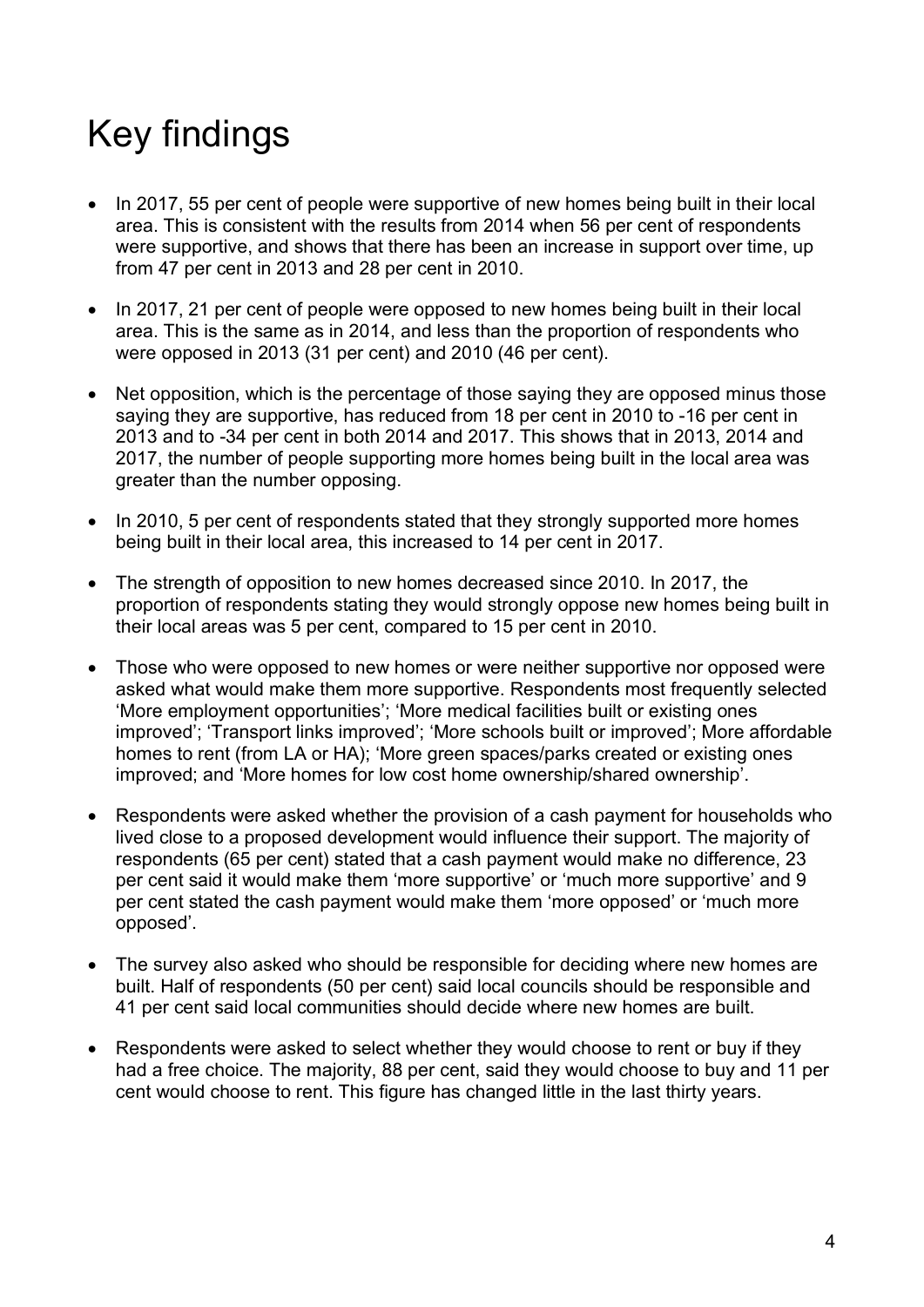# <span id="page-4-0"></span>Introduction

# <span id="page-4-1"></span>The British Social Attitudes survey

- 1. The British Social Attitudes survey measures the extent to which the attitudes, values and beliefs of the British public change over time. The survey has been run annually by the National Centre for Social Research (NatCen) since 1983 (apart from in 1988 and 1992 when its core funding was used to fund the British Election Study series). A variety of funders, including government departments, grant-giving bodies, other foundations and universities support the survey, enabling it to cover a wide range of social, economic, political and moral issues. Questions are designed to be relevant to policy debates but also to be repeated at regular intervals.
- 2. The survey uses a robust methodology that is replicated each year meaning changes in attitudes can be reliably compared between years, although observed changes may not always be significant. The fieldwork for the survey involves computer-assisted interviews carried out face-to-face with respondents aged 18 or over living in households in Great Britain. The fieldwork in 2017 took place between July and November.
- 3. The survey is designed to yield a representative survey of adults (aged 18+) in Britain. While the British Social Attitudes survey covers England, Scotland and Wales, this report presents data for England only.
- 4. This report provides findings relating to public attitudes to house building as measured by the British Social Attitudes survey 2017. The analysis for this report has been carried out solely by the Ministry of Housing, Communities & Local Government (MHCLG). The findings provide evidence about changing attitudes to new house building across England since 2010, as well as preferences for owning and renting. A new question was also asked relating to public opinion on who should make decisions about where new homes should be built in local areas. It is not possible to directly attribute change in attitudes to government policy given the broad range of factors which might shape attitudes. However, the findings give context and are helpful in terms of monitoring changing public attitudes over the time.

# <span id="page-4-2"></span>Housing modules

5. In 2010, the Department for Communities and Local Government (now the Ministry of Housing, Communities and Local Government) funded a large housing module and 2,617 people were surveyed to examine attitudes towards housing among people living in England<sup>[1](#page-4-3)</sup>. Smaller modules were commissioned in 2013, 2014 and 2017 to obtain

<span id="page-4-3"></span><sup>1</sup>Public attitudes to housing in England: Report based on findings of British Social Attitudes survey (2010) [https://www.gov.uk/government/publications/public-attitudes-to-housing-in-england-results-from-the-british](https://www.gov.uk/government/publications/public-attitudes-to-housing-in-england-results-from-the-british-social-attitudes-survey)[social-attitudes-survey](https://www.gov.uk/government/publications/public-attitudes-to-housing-in-england-results-from-the-british-social-attitudes-survey)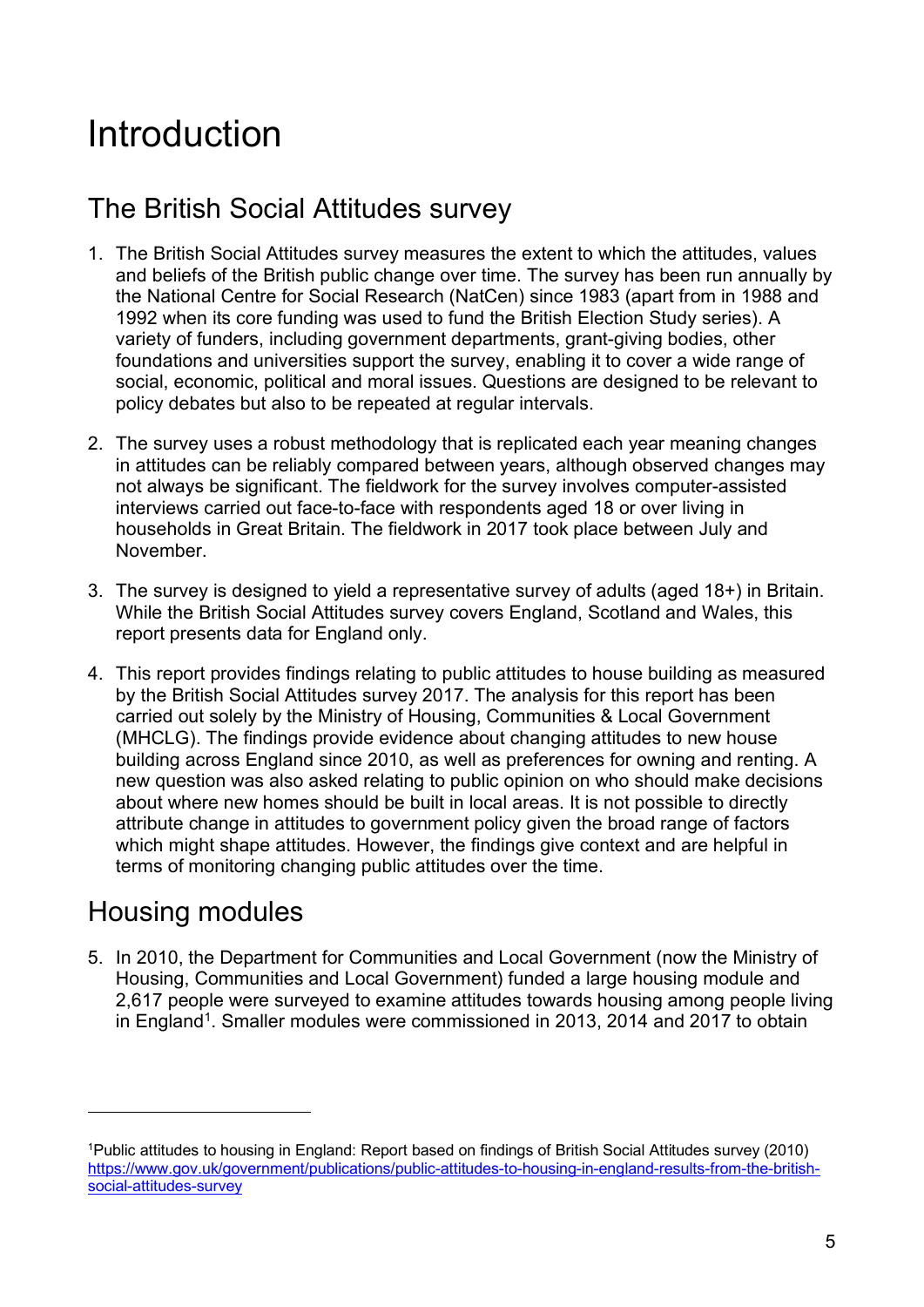information, and for some themes establish long term trends, on key areas of interest to the department<sup>2</sup>.

- 6. Some questions, such as the support or opposition to more homes being built in the local area, were asked in all four surveys and so trends can be compared across this period. Although the number of household responding to the survey changes across years (the survey involved 3,000 households in 2010, 1,000 households in 2013 and 2,500 households in 2014 and 2017), robust sampling methods and weighting of the data ensures that each survey is representative of adults (aged 18+) in England and the four years of results are therefore comparable $3$ .
- 7. Although the methodology allows for reliable comparisons between years, it is not possible to say when changes in attitudes occurred; for example, whether there has been a gradual change or a rapid change. However, the data does suggest that the reduction in opposition to house building identified between 2010 and 2013 has been maintained in 2014 and 2017 and thus may be part of a longer term trend in changed attitudes to house building.

<span id="page-5-0"></span> $2$  Public attitudes to new house building: findings from the 2013 British Social Attitudes survey [https://www.gov.uk/government/publications/british-social-attitudes-survey-2013-attitudes-to-new-house](https://www.gov.uk/government/publications/british-social-attitudes-survey-2013-attitudes-to-new-house-building)[building](https://www.gov.uk/government/publications/british-social-attitudes-survey-2013-attitudes-to-new-house-building) Public attitudes to new house building: findings from the 2014 British Social Attitudes survey [https://www.gov.uk/government/publications/british-social-attitudes-survey-2014-attitudes-to-new-house](https://www.gov.uk/government/publications/british-social-attitudes-survey-2014-attitudes-to-new-house-building)[building](https://www.gov.uk/government/publications/british-social-attitudes-survey-2014-attitudes-to-new-house-building)

<span id="page-5-1"></span><sup>&</sup>lt;sup>3</sup> The weighting process ensures that the profile of respondents matches that of the population through three stages of weighting. These are selection weights, non-response model and calibration weighting.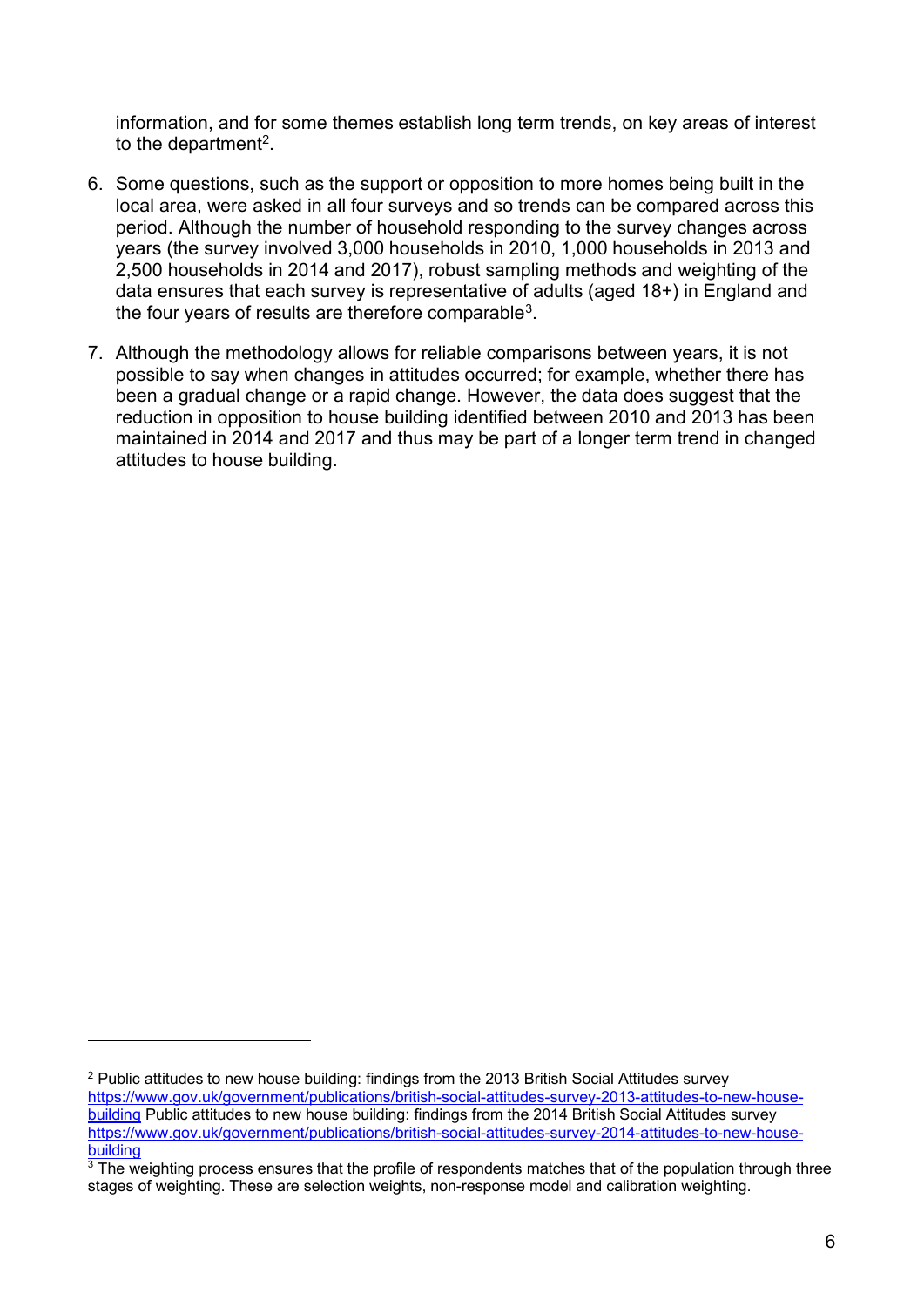# <span id="page-6-0"></span>Survey findings

## <span id="page-6-1"></span>Opposition and support for new homes

### **Question and response categories**

- 8. Respondents were asked: *Would you support or oppose more homes being built in your local area?*
- 9. Response categories were:
	- o Support strongly
	- o Support
	- o Neither support nor oppose
	- o Oppose
	- o Oppose strongly
	- o [SPONTANEOUS ONLY It depends]

### **Headline results**

- 10.Twenty one per cent of respondents were opposed to new homes being built in their local area. This is the same as in 2014. This is less than the proportion in 2013 (31 per cent) and 2010 (46 per cent).
- 11.Similarly, 55 per cent of respondents were supportive of new homes, up from 47 per cent in 2013 and 28 per cent in 2010.
- 12.Net opposition[4](#page-6-2) has reduced from 18 per cent in 2010, to -16 per cent in 2013 and to 34 per cent in 2014 and 2017.
- 13.The proportion of respondents saying they would strongly oppose new homes being built in their local area in 2017 was 5 per cent. In 2010, 15 per cent of respondents strongly opposed new homes being built in their local area.
- 14.The proportion of respondents who said they would strongly support new homes has increased from 5 per cent in 2010 to 14 per cent in 2017.

<span id="page-6-2"></span><sup>4</sup> Percentage of those saying they are opposed net of those reporting they are supportive i.e. if net opposition is less than zero then more respondents are supportive than opposed.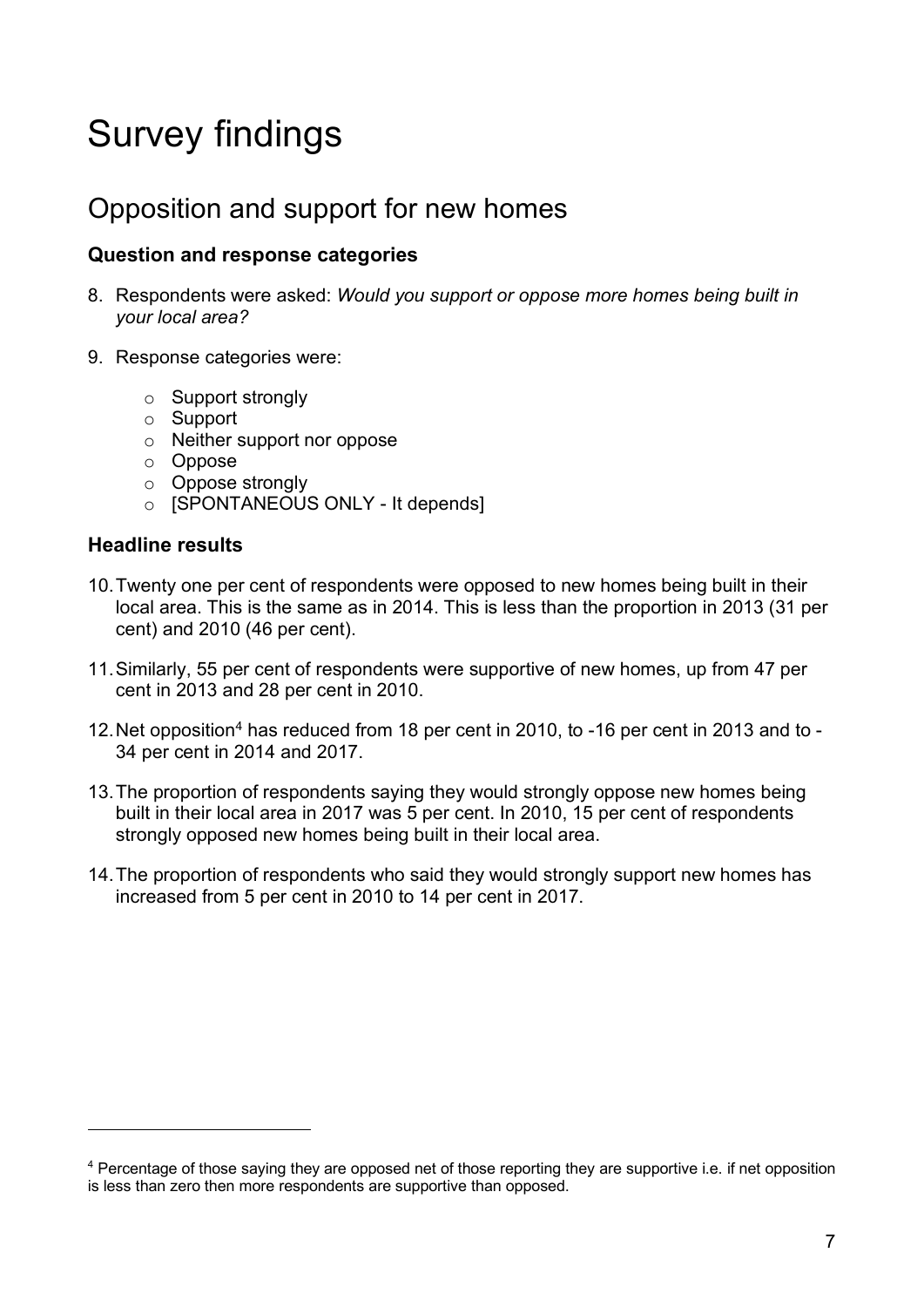

### **Figure 1: Would you support or oppose more homes being built in your local area?**

Notes:

Sources: BSA 2010, 2013, 2014 and 2017.

Unweighted bases: For each year were 2795, 2315, 2449 and 2617 respectively for 2010, 2013, 2014 and 2017.

Support includes respondents who either answered "support strongly" or "support" and Oppose includes respondents who either answered "oppose strongly" or "oppose".

All results have been rounded to the nearest per cent.

The proportion of respondents who supported more homes being built in their local area in 2017 (55 per cent) is not statistically significantly different to the proportion in 2014 (56 per cent).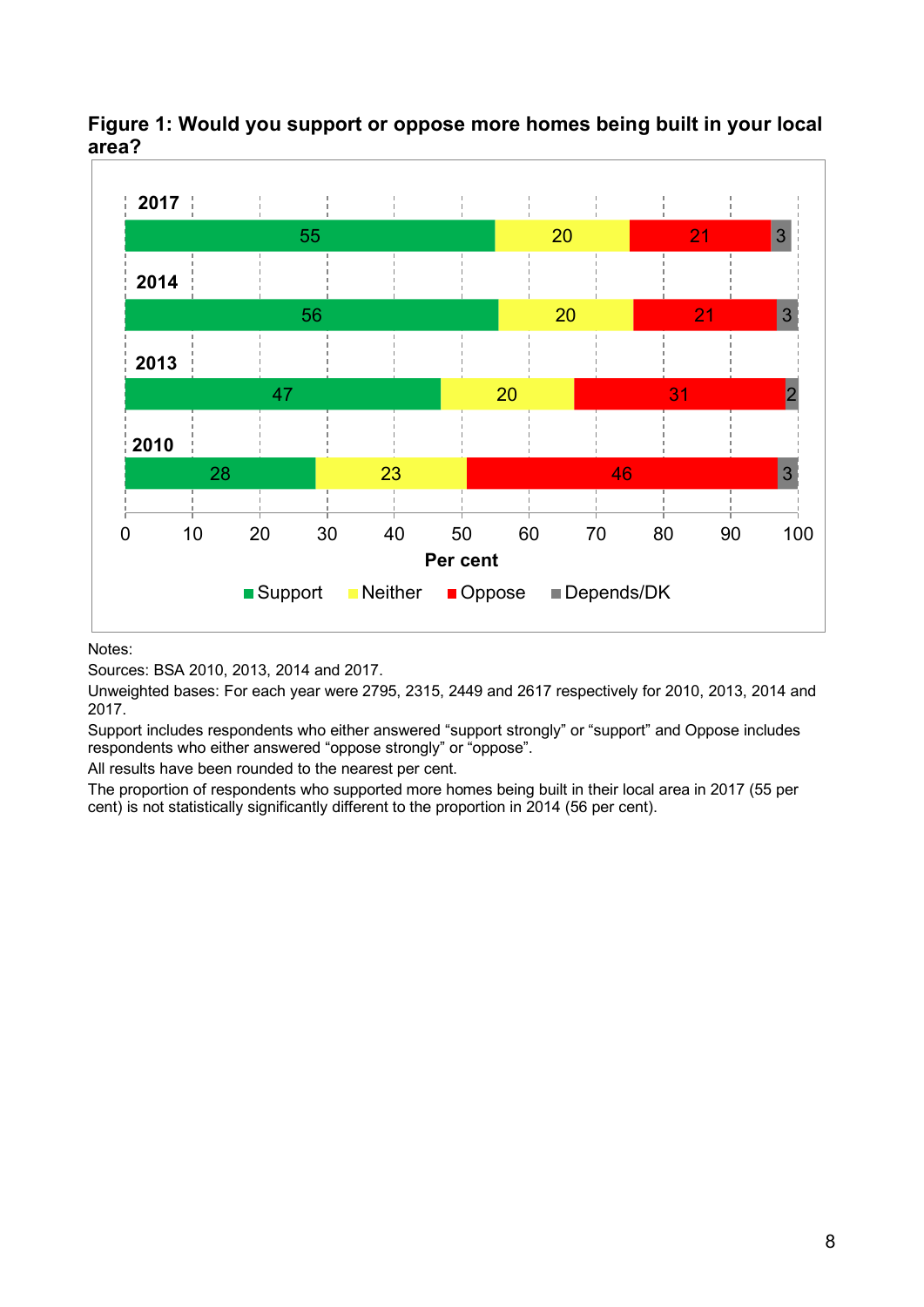### **Opposition to new homes by housing tenure**

15.More homeowners (25 per cent) were opposed to new homes being built in their local area compared to renters. Of the respondents renting in the local authority tenure 16 per cent were opposed to new homes, 13 per cent of housing association renters were opposed and 14 per cent of private rental tenants.

### **Opposition to new homes by age**

16.The age group most opposed to new homes being built in the local area were respondents 65 and over (27 per cent opposed). The least opposed group was those who were between 18 and 34 (16 per cent). Respondents aged 35 to 54 had 20 per cent opposition, whilst those aged 55 to 64 had 23 per cent opposition<sup>5</sup>.

### **Opposition to new homes by region**

17.Since 2014, the largest reduction in opposition is in the East of England, where opposition fell from 32 per cent in 2014 to 19 per cent in 2017.

### **Opposition to new homes by type of area**

18.Although support was still higher than opposition, opposition to new homes was highest amongst respondents living on a 'farm or home in the country' (36 per cent) $6$ , followed by respondents living in 'a country village' (30 per cent)<sup>7</sup>. Opposition was lowest amongst those living in 'a big city' (14 per cent).

<span id="page-8-0"></span><sup>5</sup> The difference between the proportion of respondents opposed to more homes being built aged 18-34 and respondents aged 55-64 and over 65 are statistically significant. The difference in opposition between 35-54 year olds and those over 65 is statistically significant. No other differences between age groups and opposition to homes being built in their local area are statistically significant.

<span id="page-8-1"></span> $6$  The base size for respondents living on 'a farm or home on in the country' is relatively small (n=69).

<span id="page-8-2"></span> $<sup>7</sup>$  The difference between the proportion of respondents opposed to more homes being built in their local</sup> area who live in a 'farm or home in the country' (36 per cent) is not statistically significant to the proportion opposed who live in 'a country village' (30 per cent).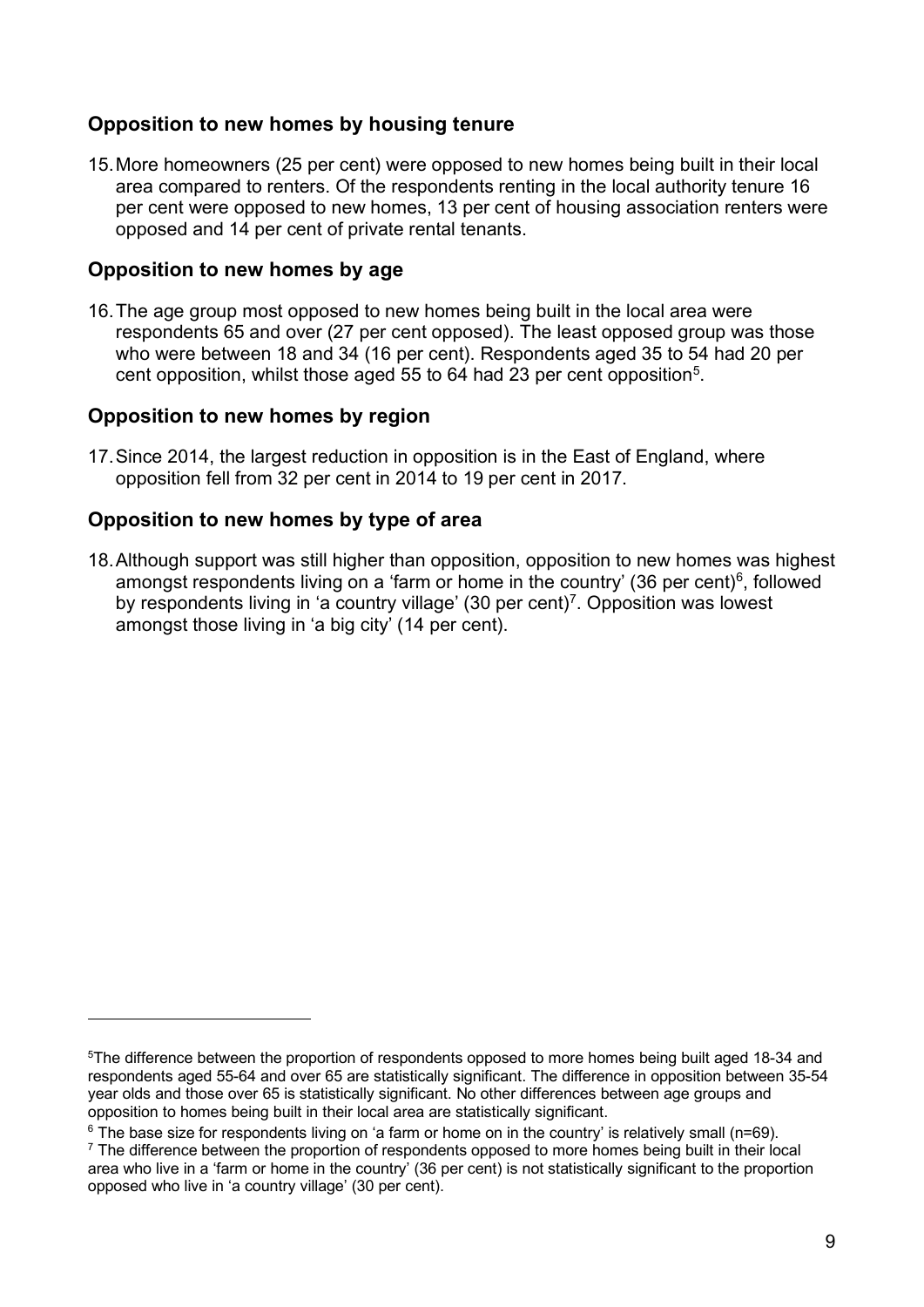

**Figure 2: Would you support or oppose more homes being built in your local area? Response by age group.**

Notes:

Source: BSA 2017.

Unweighted base: 2617.

Support includes respondents who either answered "support strongly" or "support" and Oppose includes respondents who either answered "oppose strongly" or "oppose".

All results have been rounded to the nearest per cent.

The difference between the proportion of respondents opposed to more homes being built aged 18-34 and respondents aged 55-64 and over 65 are statistically significant. The difference in opposition between 35-54 year olds and those over 65 is statistically significant. No other differences between age groups and opposition to homes being built in their local area are statistically significant.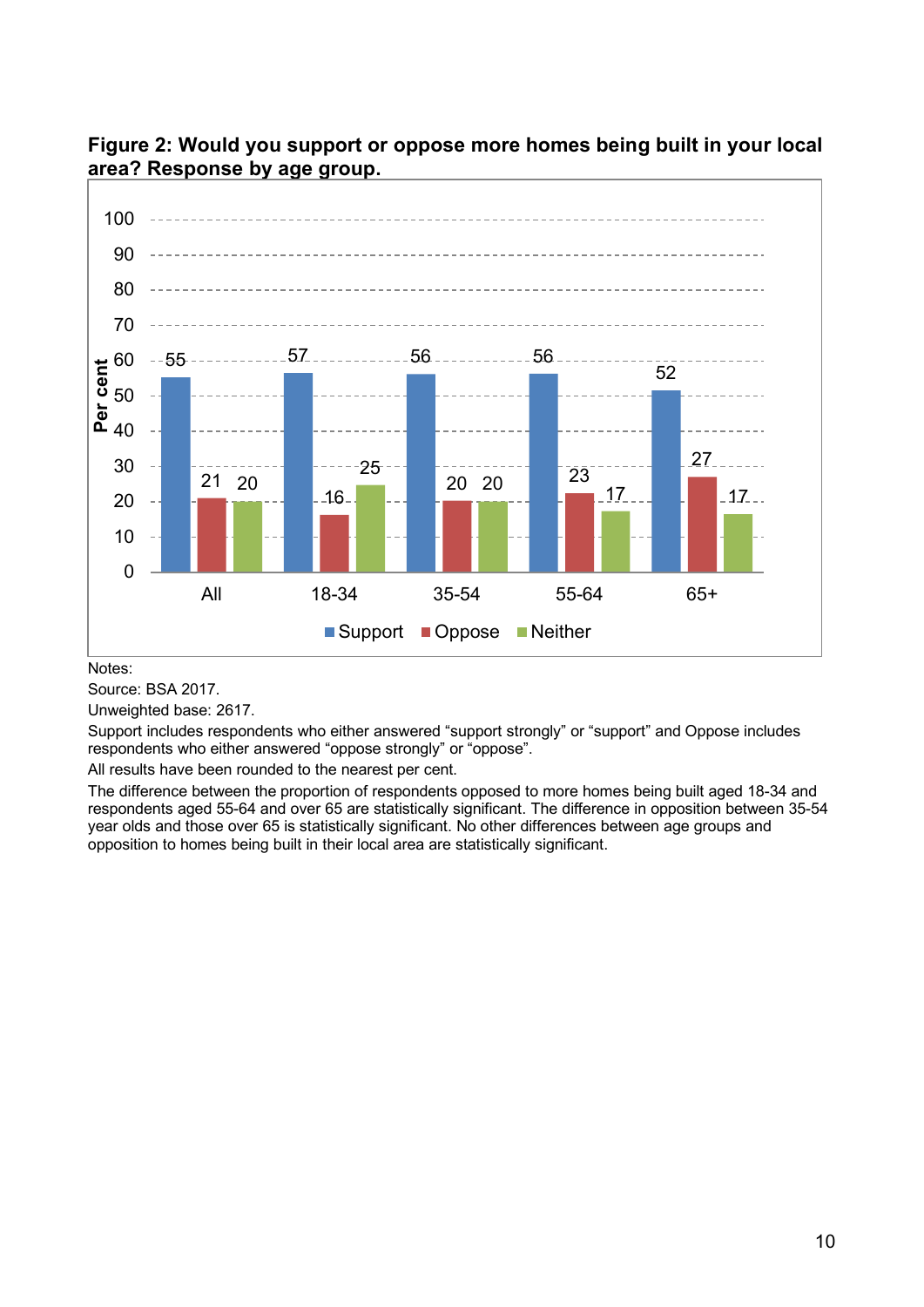## <span id="page-10-0"></span>Which advantages would influence support for new homes

### **Question and response categories**

- 19.Respondents who either opposed the building of more homes or were neither supportive nor opposed<sup>[8](#page-10-1)</sup> were asked: *Sometimes when new homes are built there are advantages to local residents. From the list provided which, if any, of these advantages would make you support homes being built in your local area? You can choose up to three.*
- 20.This question was intended to further explore the views of those who do not support new homes being built in their area, particularly what might persuade them to change their view.
- 21.Response categories were:
	- o More employment opportunities created
	- o Transport links improved
	- o More green spaces/parks created or existing ones improved
	- o More schools built or improved
	- o More affordable homes to rent (from local authority or housing association)
	- o More homes for low cost home ownership / shared ownership
	- $\circ$  Homes of a higher quality design
	- o More shops or supermarkets built or existing ones improved
	- o More medical facilities built or existing ones improved
	- o Library built or existing one improved
	- o More leisure facilities built or existing ones improved
	- o Financial incentives to existing residents were provided
	- o Other (WRITE IN)
	- o **[SPONTANEOUS ONLY: it depends]**
	- o None of these
	- o (Don't know)
	- o (Refusal)

### **Headline results**

- 22.Since 2013, the percentage of respondents reporting 'more employment opportunities created' would increase their support has increased from 17 per cent to 31 per cent.
- 23.Other conditions were more frequently cited by respondents in 2017 compared to in 2013; this included 'more schools built or improved' (up from 9 per cent to 28 per cent), 'transport links improved' (up from 10 per cent to 28 per cent) and 'more affordable homes to rent' (up from 9 per cent to 26 per cent).
- 24.Selecting the advantages that would make them support homes being built in their local area, respondents most frequently selected 'more employment opportunities created', 'more medical facilities built or existing ones improved', 'transport links improved',

<span id="page-10-1"></span><sup>8</sup> When asked: *Would you support or oppose more homes being built in your local area?*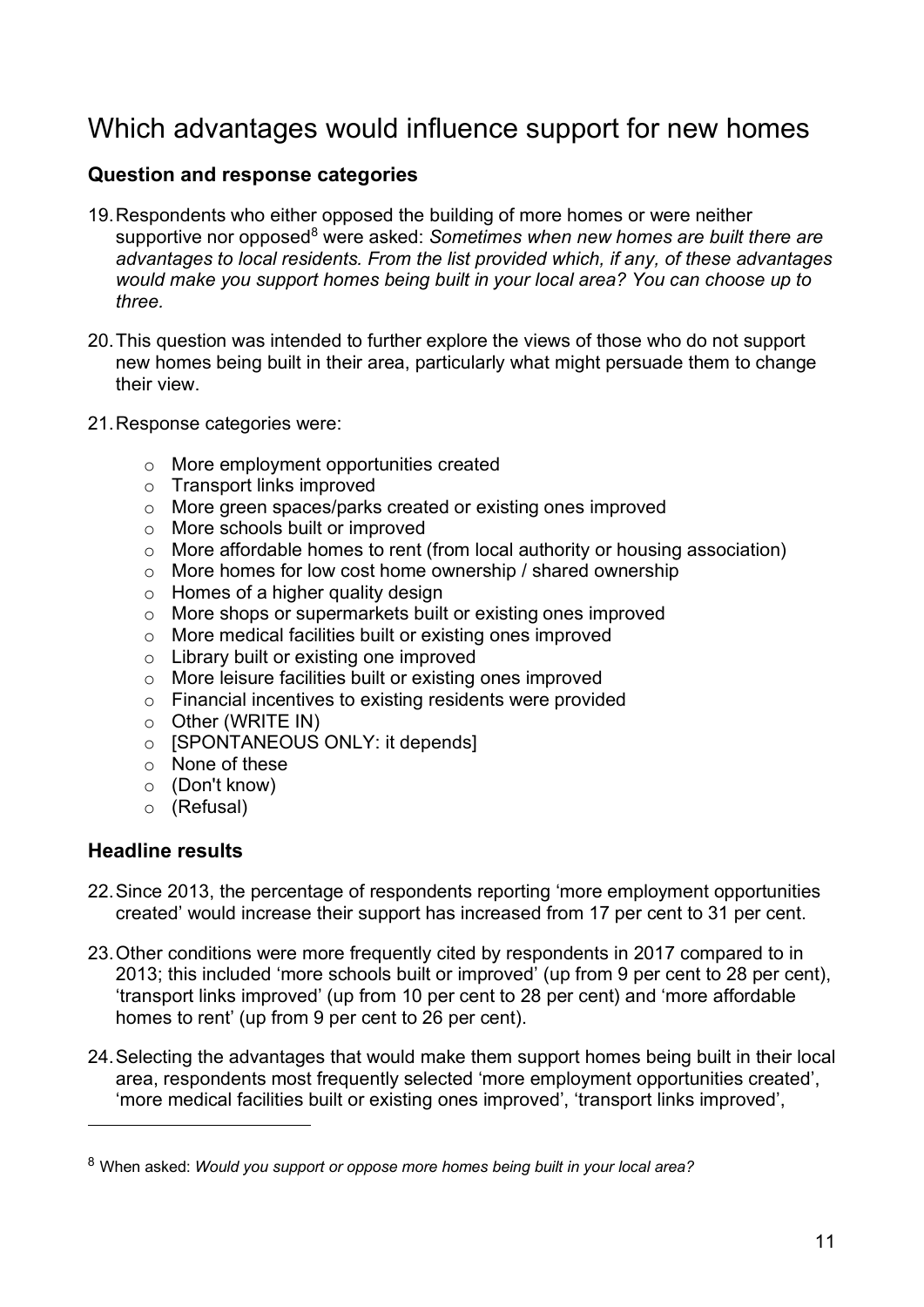'more schools built or improved', 'more affordable homes to rent (from LA or HA)', 'more green spaces/parks created or existing ones improved', and, 'more homes for low cost home ownership / shared ownership'.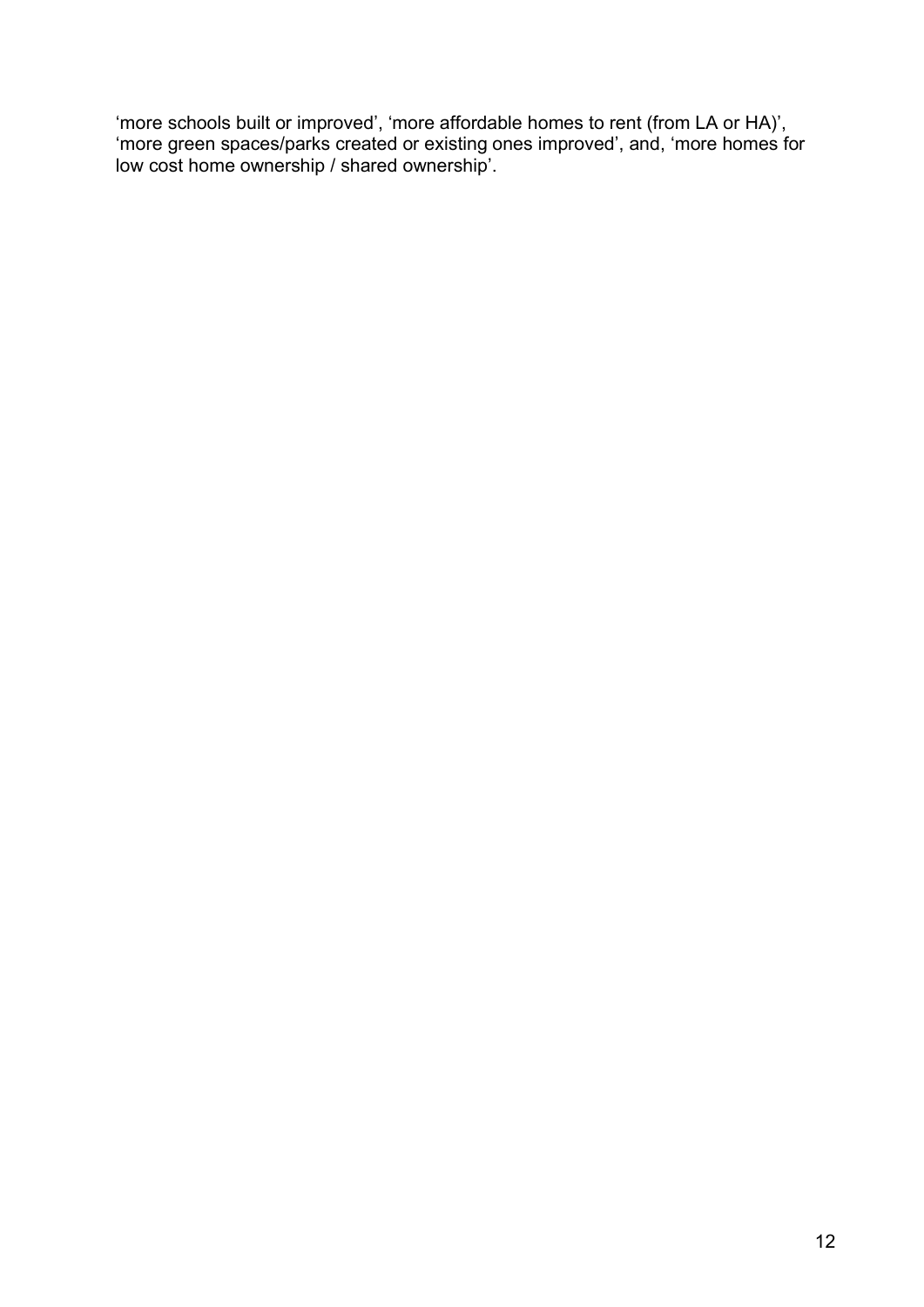### **Figure 3: Potential benefits that would increase support for new homes**



## **Potential benefits that would increase support for new homes**

 $2013$  2017

Notes: Sources: BSA 2013 and 2017. Unweighted bases: 1063 and 1071 for 2013 and 2017 respectively. Respondents were only asked the question if, when asked "*Would you support or oppose more homes being built in your local area?"* they responded that they either opposed the building of more homes or were neither supportive nor opposed. Respondents could choose up to three replies. Due to the sample size of different responses, comparisons may not be statistically significantly different.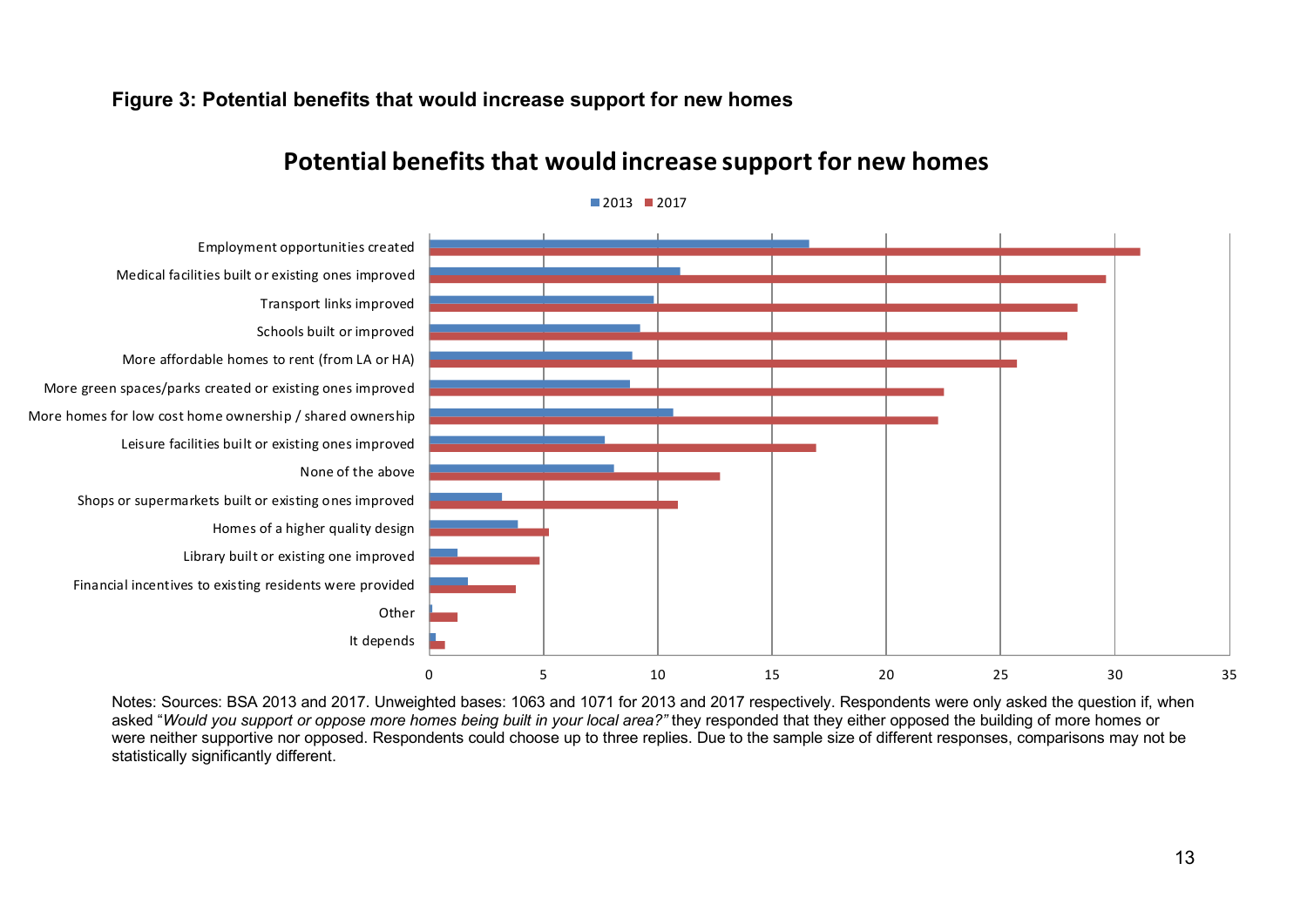## <span id="page-13-0"></span>Financial incentives for new homes

### **Question and response categories**

- 25.Respondents were asked: *And what if households who lived close to a proposed*  development were given a cash payment if the development went ahead. Would that *make you more supportive of new homes being built in your local area, less supportive or would your view not change?*
- 26.Response categories were:
	- o Much more supportive
	- o More supportive
	- o No change
	- o More opposed
	- o Much more opposed
	- o SPONTANEOUS (Don't know)

#### **Headline results**

- 27.The majority of respondents (65 per cent) stated a cash payment would make no difference to their level of support; this is the same proportion as reported in 2014.
- 28.Less than a quarter of respondents (23 per cent) stated that a cash payment would increase their level of support (including 'more supportive' and 'much more supportive') and less than one in ten respondents (9 per cent) stated that a cash payment would make them 'more opposed' or 'much more opposed' to new homes being built.
- 29.From 2014 to 2017 the proportion of respondents stating that they would be 'more supportive' or 'much more supportive' of a local development if they were given a cash payment increased from 17 per cent to 23 per cent.
- 30.Over the same time period, the proportion of respondents who stated that a cash payment would make them 'more opposed' or 'much more opposed' decreased from 16 per cent to 9 per cent.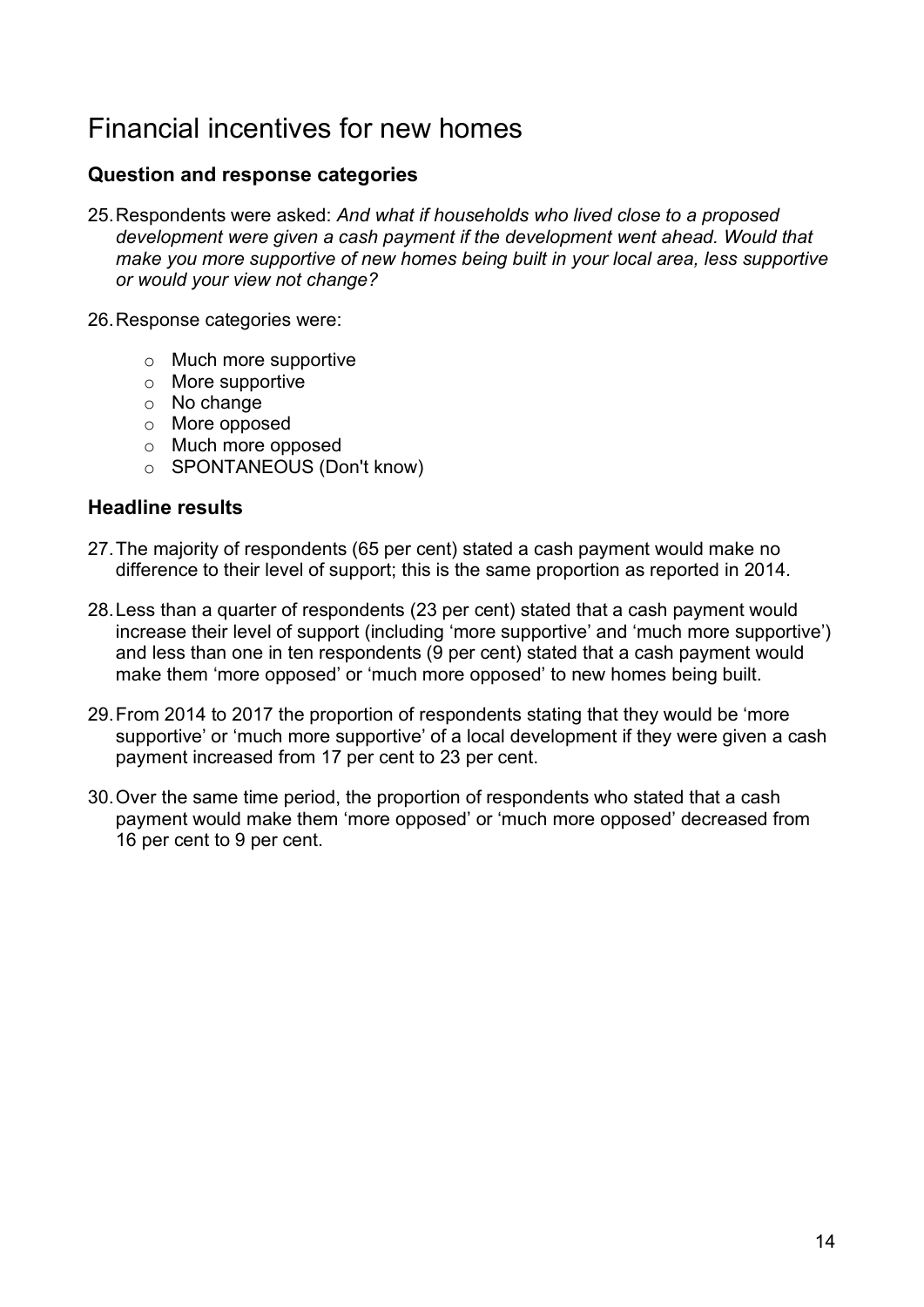### **Figure 4: If households who lived close to a proposed development were given a cash payment if the development went ahead would that make you more supportive of new houses being built**



Notes: Sources: BSA 2014 and 2017. Unweighted bases: 1024 and 2617 for 2014 and 2017 respectively. All results have been rounded to the nearest per cent.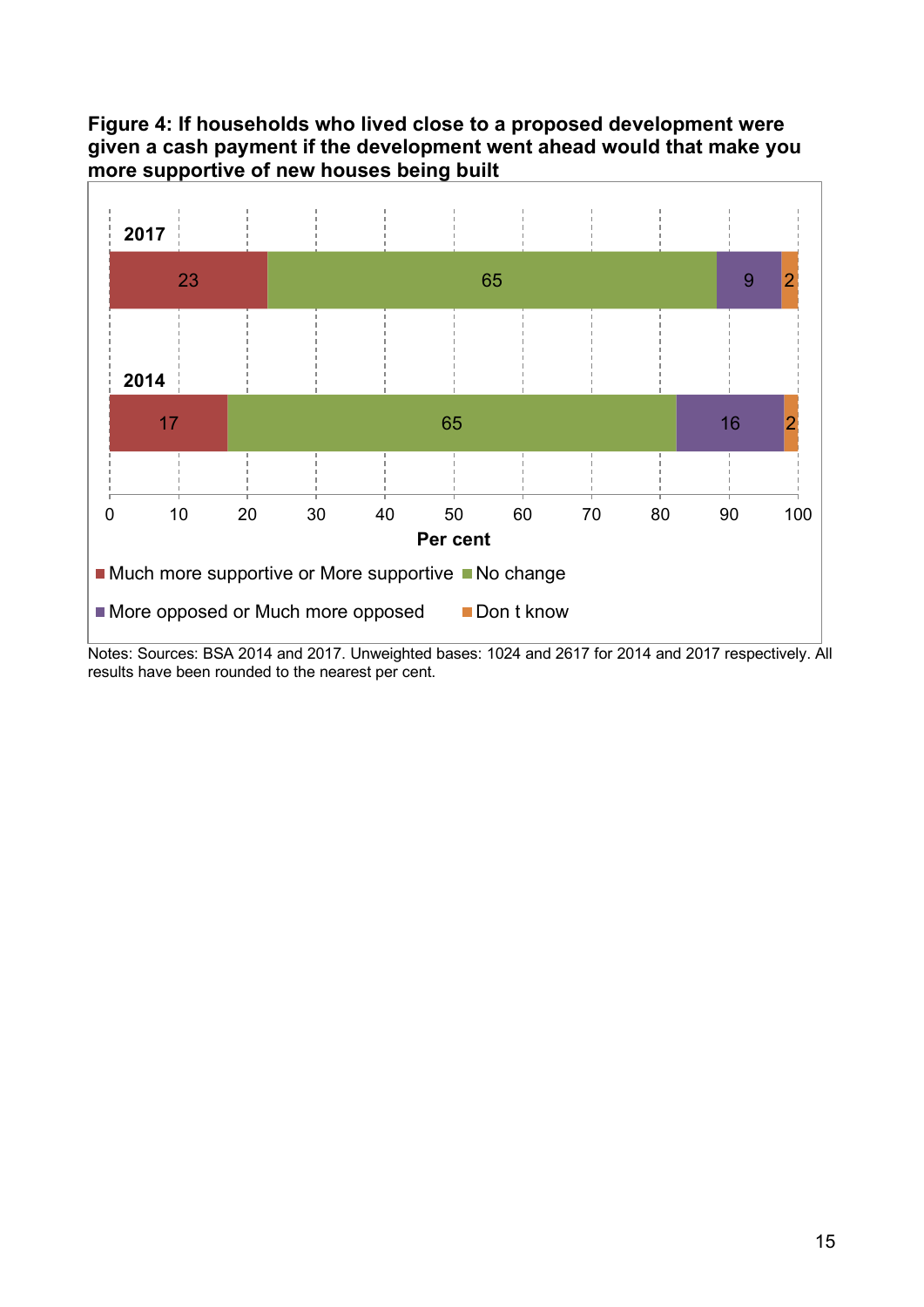## <span id="page-15-0"></span>Responsibility for deciding where new homes are built

### **Question and response categories**

- 31.Respondents were asked: *Assuming a decision had been made to build new houses in your local area, which one of those on this card should be mainly responsible for deciding where new homes are built?*
- 32.Response categories were:
	- o Local communities
	- o Local council
	- o National government
	- o House builders
	- o Someone else (PLEASE SAY WHO)
	- $\circ$  [Spontaneous I don't mind]
	- $\circ$  [Spontaneous I don't think housing should be built in my local area]
- 33.This was a new question asked in 2017.

#### **Headline results**

34.Half of respondents (50 per cent) said local councils should mainly be responsible for deciding where new homes are built, while 41 per cent stated that local communities should mainly be responsible.

#### **Responsibility for where new homes are built by tenure**

35.More of those who rented privately said that the local council should be responsible for deciding where new homes are built compared with other tenures; however this difference was only statistically significant compared to owner occupiers.

#### **Responsibility for where new homes are built by region**

36.Those in London were more likely to say that local councils should be responsible for deciding where new homes are built (Inner London (63 per cent) and Outer London (57 per cent))<sup>9</sup>, compared to the country overall (50 per cent of respondents stating that local councils should be responsible for deciding where new homes are built).

#### **Responsibility for where new homes are built by area**

37.Those in 'big cities' more often said councils should have responsibility for deciding where new homes are built (54 per cent), compared to respondents who live in a 'country village' (42 per cent) or 'farm or home in the country'<sup>[10](#page-15-2)</sup> (32 per cent)<sup>[11](#page-15-1)</sup>.

<span id="page-15-2"></span><span id="page-15-1"></span><sup>&</sup>lt;sup>9</sup> The difference between the proportion of respondents in Inner London and Outer London who say that that local councils should be responsible for deciding where new homes are built is not statistically significant. <sup>10</sup> Please note that the base size for respondents living 'on a farm or home in the country' is relatively small for this question (n=69).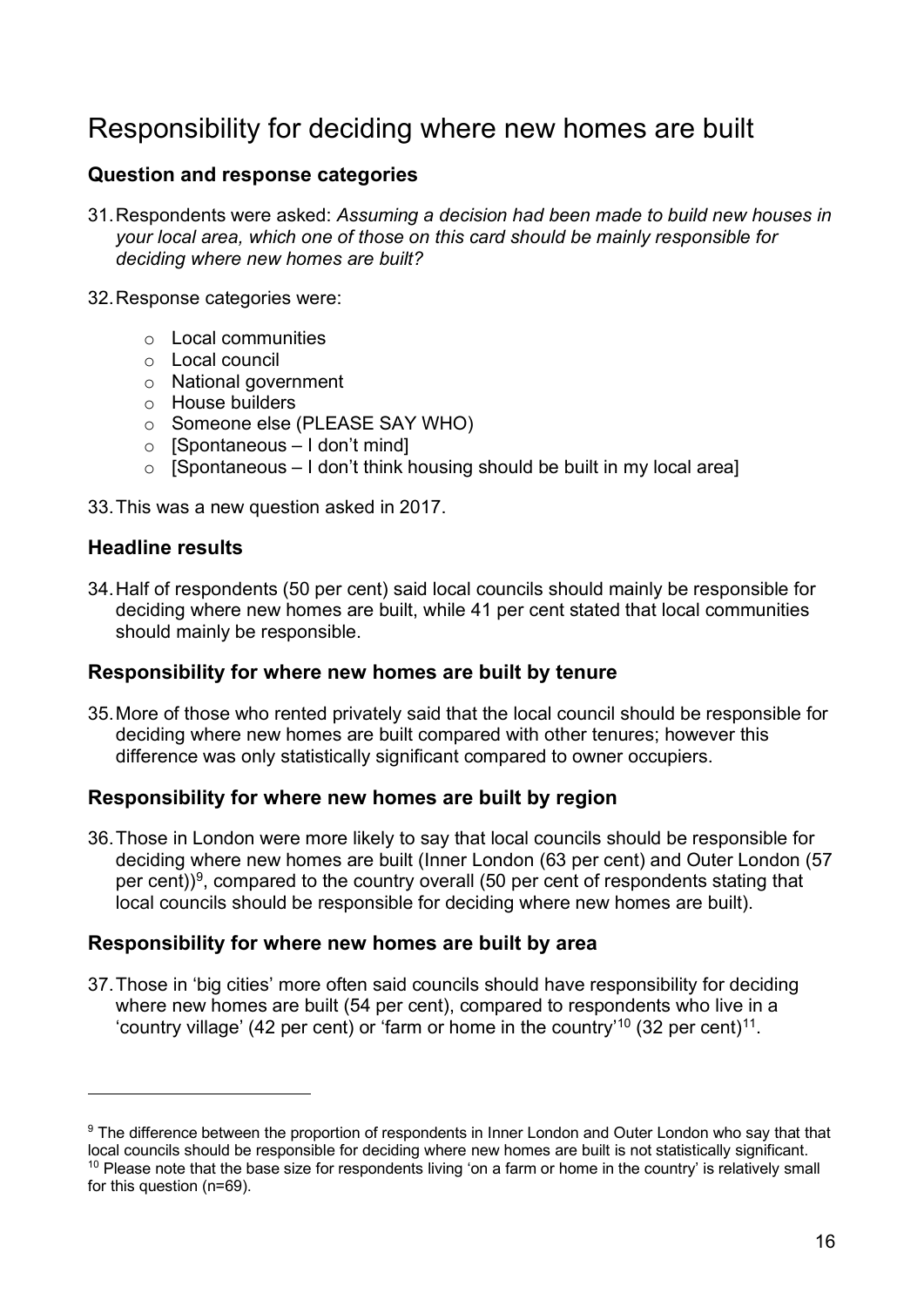38.A third (33 per cent) of those in a 'big city' said the local community should decide the location of new homes, compared to 50 per cent in a 'country village' and 58 per cent in a 'farm or home in the country'.

 $11$  The proportion of respondents who say councils should have responsibility for deciding where new homes are built, who live in a 'country village' is not statistically significantly different to the proportion of respondents who say councils should have responsibility for deciding where new homes are built, living 'on a farm or home in the country'.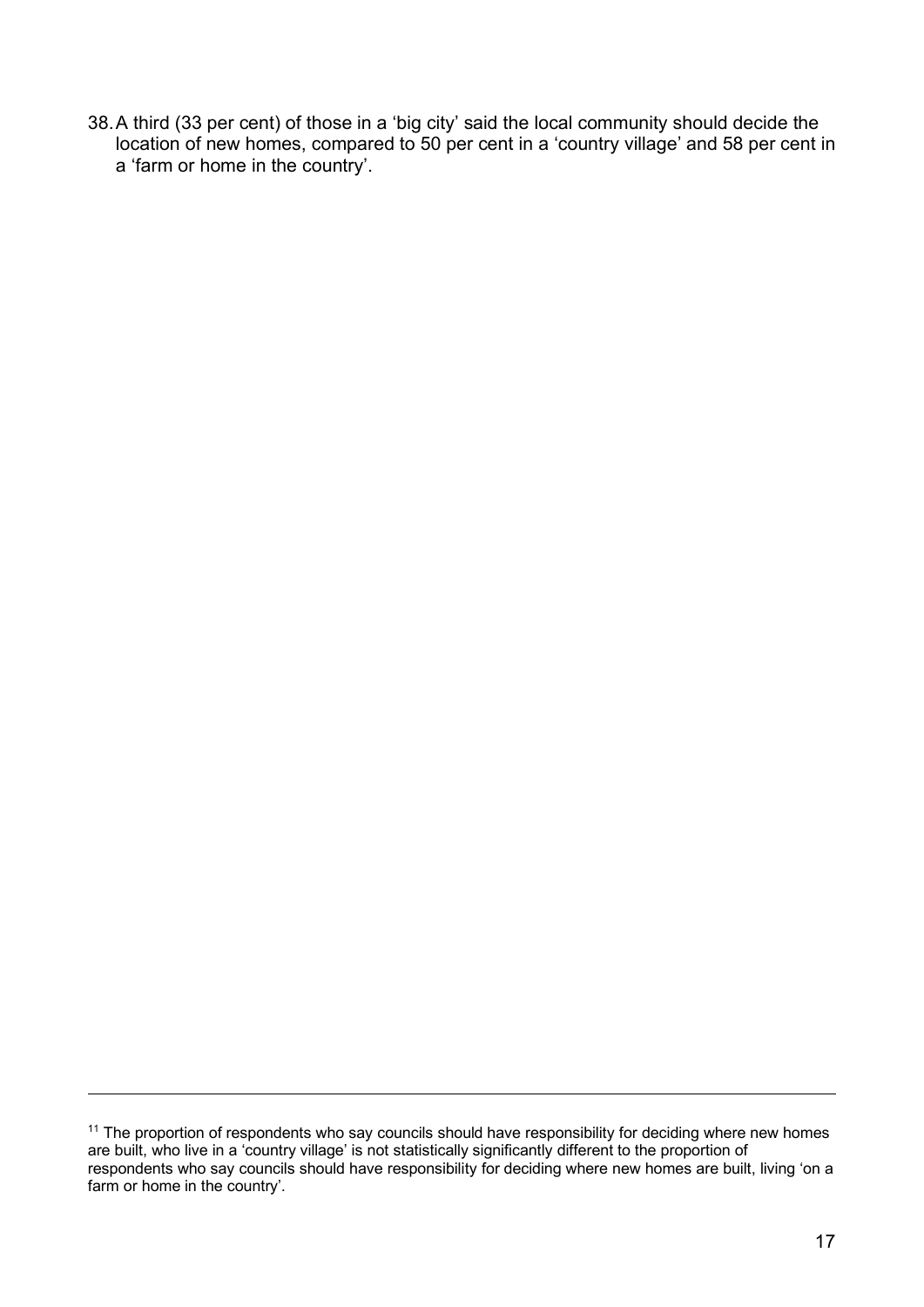# <span id="page-17-0"></span>Preferences for buying or renting

### **Question and response categories**

- 39.Respondents were asked: *If you had a free choice would you choose to rent accommodation, or would you choose to buy?*
- 40.Response categories were:
	- o Would choose to rent
	- o Would choose to buy
	- o (Don't know)
	- o (Refusal)

### **Headline results**

- 41.If they had free choice, the vast majority of respondents stated that they would choose to buy (88 per cent) and 11 per cent would choose to rent.
- 42.These figures have remained broadly stable over the last thirty years. In 1996, 84 per cent said they would choose to buy and 15 per cent say they would choose to rent.

### **Preferences for buying or renting by tenure**

43.Across all renting tenures, 74 per cent would choose to buy accommodation if they had a free choice. Respondents who are currently renting privately are more likely to show a preference for buying (81 per cent) compared with those who are renting from a housing association (64 per cent) or local authority (69 per cent).

### **Preferences for buying or renting by age[12](#page-17-1)**

44.If they had free choice, 90 per cent of respondents in both the 35 to 54 age group and 55 to 64 age group would choose to buy. The 18 to 34 age group is the least likely to want to buy (86 per cent) and conversely the most likely to want to rent (13 per cent). Of the respondents aged 65 and over, 87 per cent would rather buy.

### **Preferences for buying or renting by household income**

45.Respondents in the highest income category were more likely to have a preference for buying (95 per cent) compared to households in the lowest income category (79 per cent).

<span id="page-17-1"></span> $12$  18-34 year olds are more likely to want to rent than 35-54 year olds and this is statistically significant. 18-34 year olds are less likely to want to buy than 35-54 year olds and this is statistically significant. No other differences between age groups and preferences for buying or renting are statistically significant.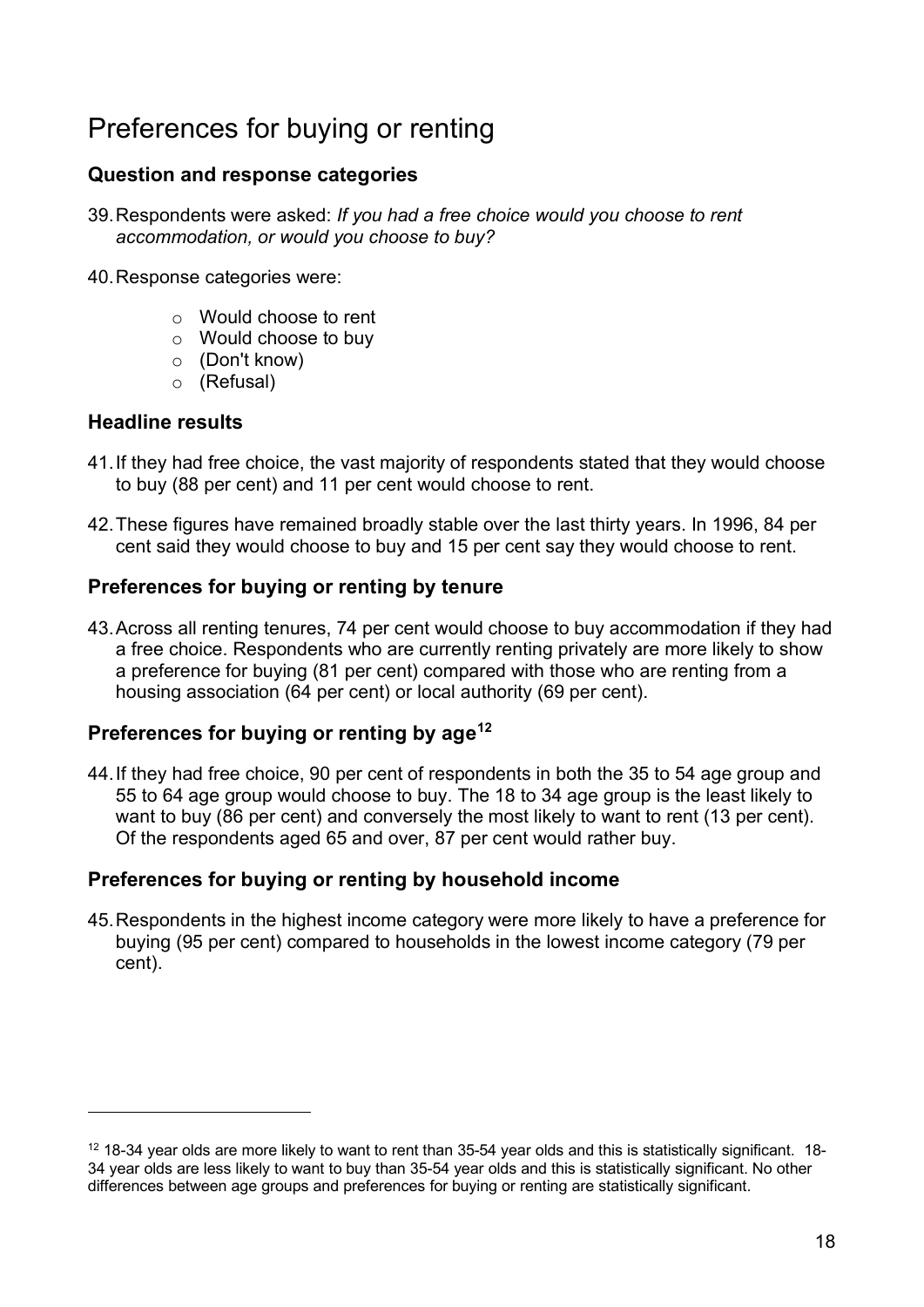# <span id="page-18-0"></span>Analysis

- 46.For the years that MHCLG commissioned a housing module in the British Social Attitudes survey, figures are presented. Not all differences between years presented are statistically significant. Where differences are not statistically significant, we have noted this.
- 47.The analysis highlights differences between certain subgroups of the population. Where differences between subgroups are not statistically significant, we have noted this. The variables used for subgroup analysis are:
	- **Housing tenure** which defines the conditions under which the home is occupied, whether it is owned or rented, and if rented, who the landlord is and on what financial and legal terms the let is agreed. In this report, the housing tenure is defined as one of four categories: owner occupiers, renting from a local authority (LA), renting from a housing association (HA), renting privately.
	- **Age** of the survey respondents is grouped into four categories; 18 to 34 years old, 35 to 54 years old, 55 to 64 and 65 and older.
	- **Household income** in this report the variable 'Household Income Quartile' is used which includes four categories of monthly gross household income. These are;
		- o less than £1,200 per month;
		- $\circ$  £1,201 to £2,200 per month;
		- $\circ$  £2,201 to £3,700 per month; and,
		- o £3,701 or more per month.
	- **Region** in this analysis divides England into ten; North East, North West, Yorkshire and Humber, East Midlands, West Midlands, South West, East of England, South East, Inner London and Outer London.
	- **Self-reported area type** is self-reported by respondents who were asked to categorise their area as one of the following: a big city, a suburb of a big city, a small city or town, a country village, a farm or home in the country.
- 48.In some sections of the analysis, 'net' figures are presented in order to illustrate the balance of opinion; the proportion of people opposed compared to the proportion of people who are supportive. In such cases the proportion of respondents who chose positive statements (support or strongly support) is subtracted from the proportion of respondents who chose negative statements (oppose or strongly oppose). Where variables have a 'neither' option or a 'don't know' option, these are not included in calculating the net figure.
- 49.For those looking to conduct further analysis using the British Social Attitudes survey, data from 2017 will be deposited at the UK Data Archive later this year following the